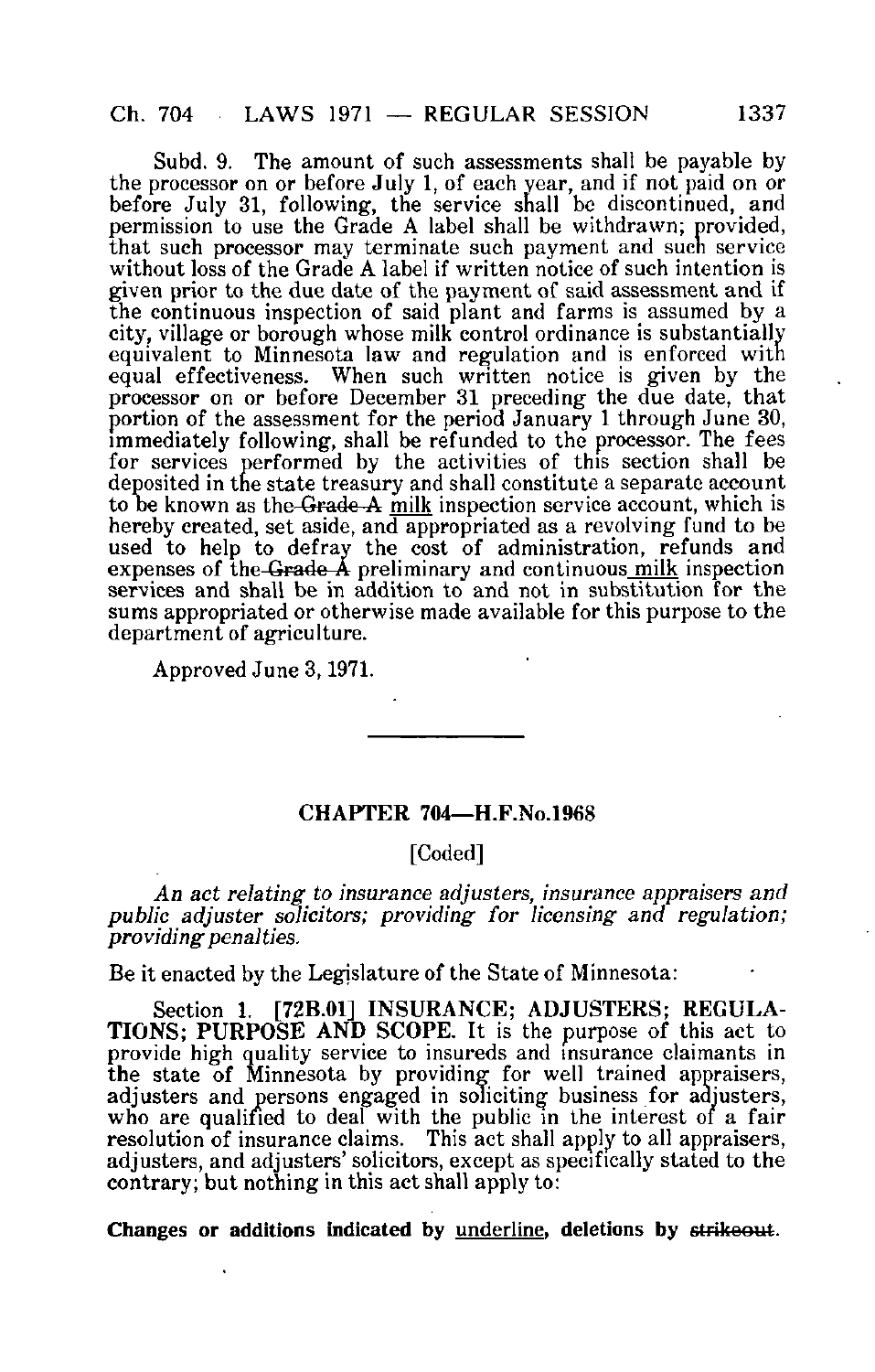(a) An attorney at law who is licensed or otherwise allowed to practice law in this state and who does not hold himself out to be an adjuster, appraiser or adjuster's solicitor.

(b) A licensed agent of an authorized insurer who adjusts losses for such insurer solely under policies issued by him or his agency or on which he is the agent of record, provided the agent receives no extra compensation for such services.

(c) Personnel of township mutual companies.

(d) Adjusters for crop hail and farm windstorm damage claims who are on the staff of companies covering such risks.

(e) Persons who process life insurance annuity contract or accident and health insurance claims.

(f) Persons processing or adjusting wet marine or inland transportation claims or losses.

Sec. 2. [72B.02] DEFINITIONS. Subdivision 1. For the purposes of this act the terms defined in this section have the meanings ascribed to them unless the context otherwise requires,

Subd. 2. "Person" means a natural person.

Subd. 3. "Commissioner" means the commissioner of insurance or any other person properly acting in his place.

Subd. 4. "Adjuster" means a person who on behalf of an insurer or an insured, for compensation as an independent contractor or as an employee of such independent contractor, or as an employee of an insurer, or for a fee or commission, investigates and evaluates claims arising under insurance contracts and negotiates the settlement of such claims.

Subd. 5. "Independent adjuster" means any person who for another for money, commission or any other thing of value acts as an adjuster on behalf of more than one insurer, or who holds himself out to do so.

Subd. 6. "Public adjuster" means an adjuster who holds himself out for employment by members of the public for a fee, commission or any other thing of value, and who, when so employed, acts solely to represent the interests of an insured named in an insurance policy.

Subd. 7. "Staff adjuster" means an adjuster who is a salaried employee of an insurance company and who is engaged in adjusting insured losses solely for that company or other companies under common control or ownership.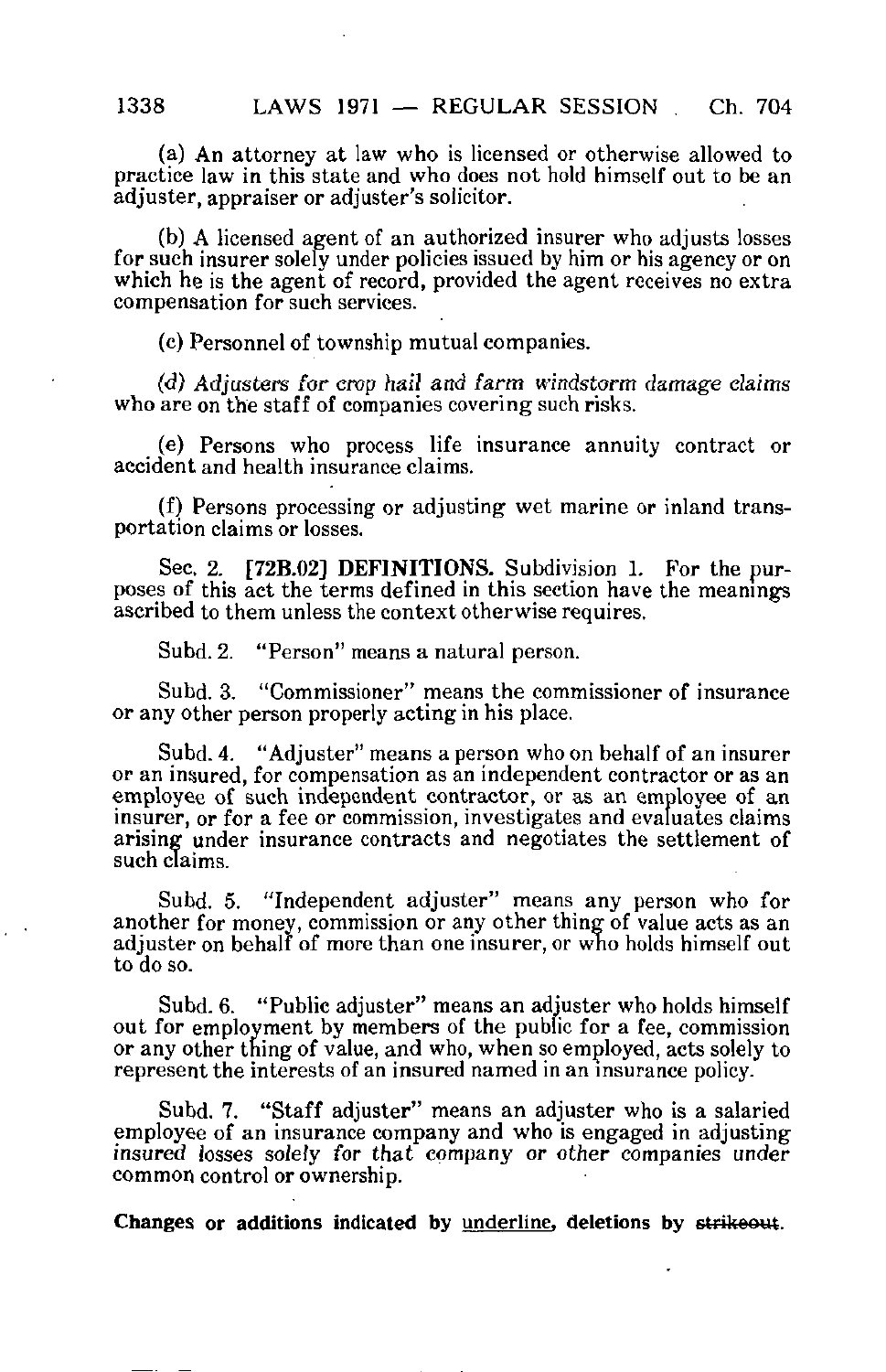Subd. 8. "Public adjuster solicitor" means any person who for money, commission or any other thing of value solicits in any manner or aids in securing for a public adjuster any contract or agreement for the adjustment of a loss.

Subd. 9. "Appraiser" means any person engaged independently, for hire by the public or on the staff of an insurer, in the process of evaluating motor vehicle physical damage, who does not endeavor to determine liability or negotiate the settlement of claims arising under automobile insurance contracts.

Subd- 10. "Staff appraiser" means an appraiser who is a salaried employee of an insurance company and who is engaged in appraising motor vehicle physical damage solely for that company or other companies under common control or ownership.

Subd. 11. "Catastrophe or emergency situation" means the occurrence of insured losses of such a number or severity that the ordinary staff adjuster personnel complement of the insurer and the available independent adjusters could not adjust all of the losses resulting from a common cause or related causes in a reasonable time,

Subd. 12. "Single loss" means a loss to a single insured, and does not necessarily include all losses resulting from a common cause.

Sec. 3. [72B.03] LICENSES. Subdivision 1. REQUIREMENT; EXCEPTIONS. Except as otherwise provided, no person shall act as an independent adjuster, public adjuster, public adjuster solicitor or appraiser for money, a commission, or any other thing of value, unless such person shall first obtain from the commissioner a license. No license shall be required for a person:

(a) Undergoing a training or education program under the guidance of a licensed adjuster and who is registered with the commissioner for a one year temporary permit;

(b) Acting in a catastrophe or emergency situation, and who has registered with the commissioner for that purpose;

(c) Who is engaged as a staff appraiser;

(d) A nonresident adjuster who occasionally is in this state to adjust a single loss; provided, however, that if a nonresident adjusts more than six losses in this state in one year he must qualify for and receive a nonresident's license as provided in this act, and provided the adjuster's domiciliary state affords a like privilege.

Subd. 2. CLASSES OF LICENSES. There shall be four classes of licenses, as follows:

(a) Independent adjuster's license.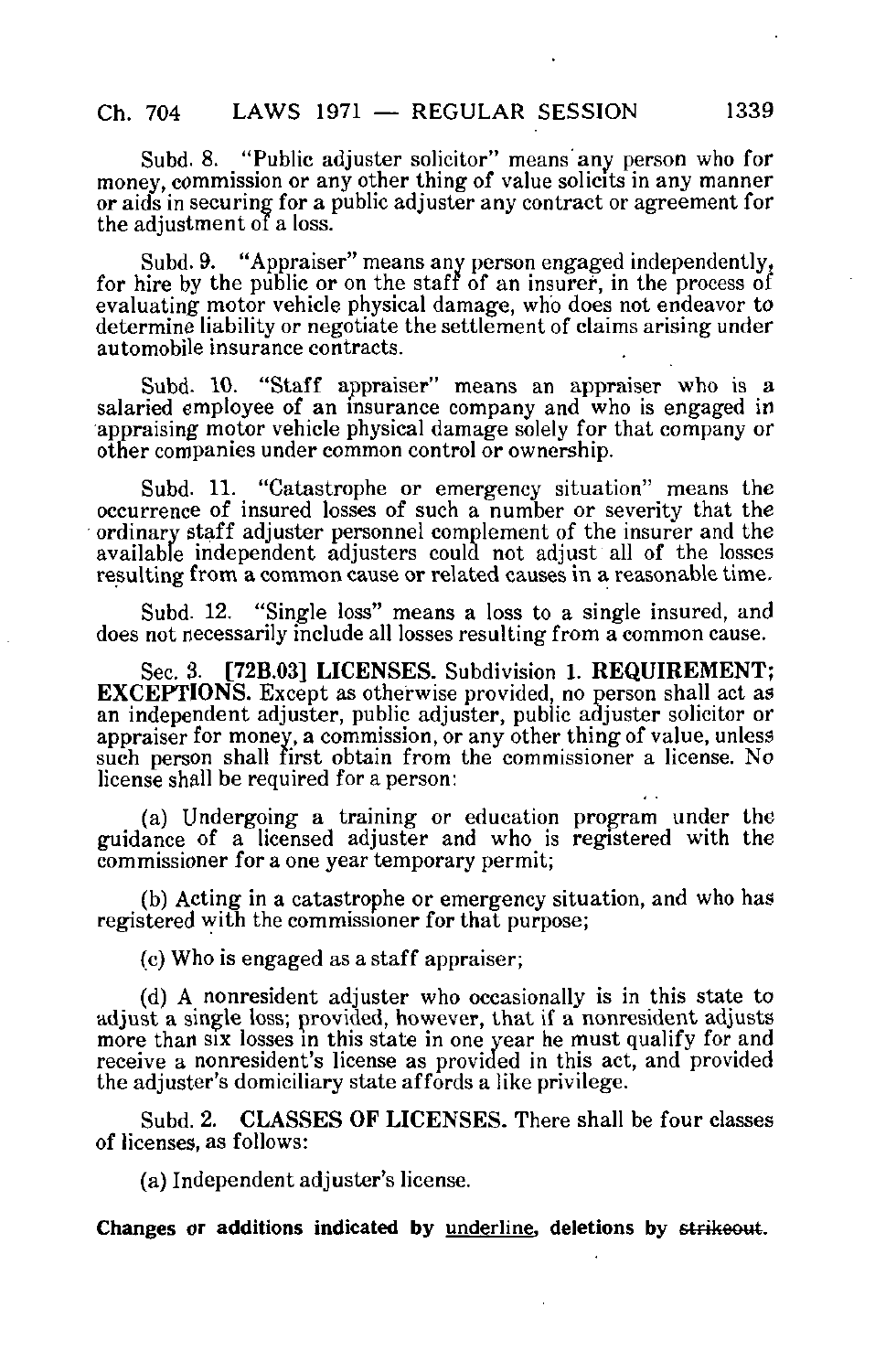(b) Public adjuster's license.

(c) Public adjuster solicitor's license.

(d) Appraiser's license.

The independent adjuster and public adjuster licenses shall be issued in at least three fields each, as follows:

. (a) Fire and allied lines, inland marine lines and including all perils under homeowners policies.

(b)' All lines written as casualty insurance under Minnesota Statutes 1969, Section 60A.06, and including workmen's compensation.

(c) A combination of the fields described in (a) and (b), above. Separate licenses shall be required for each field, but the same person may obtain licenses in more than one field. No person shall be licensed as both a public and independent adjuster. The license shall state the class for which the person is licensed and, where applicable, the field in which the person is licensed, and shall state the licensee's name and residence address, the date of issuance and the date of expiration of the license and any other information prescribed by the commissioner which is consistent with the purpose of the license.

Subd. 3. PAYMENT FOR SERVICES; UNLAWFUL PRAC-TICE. No insurer, agent, or other representative of an insurer nor any adjuster or appraiser shall pay any fee or other compensation to any person for acting as an adjuster, an appraiser, or a public adjuster solicitor, except to a person duly licensed to so act or to a person not required to be licensed by this act; and it shall be unlawful for any person to act as an independent adjuster, a public adjuster, a public adjuster solicitor or an appraiser, who is not duly licensed, or excluded from the licensing requirement.

Sec. 4. [72B.04] LICENSE PROCEDURE AND REQUIRE-MENTS; EXAMINATIONS; FEES. Subdivision 1. APPLICA-TION. A license to act as an adjuster, appraiser, or public adjuster solicitor shall only be granted by the commissioner to a qualified person upon request.

Subd. 2. **QUALIFICATIONS.** An applicant for licensing as an adjuster under this act shall be at least 21 years of age, and shall have one year's training and experience in adjusting insurance claims for damage or loss from risks in the field stated in his application. The damage or loss from risks in the field stated in his application. applicant shall be competent and trustworthy and shall not have been engaged in any practice which would be grounds for suspension or revocation of a license under this act within the three years next preceding the date of his application.

Changes or additions indicated by underline, deletions by strikeout.

¥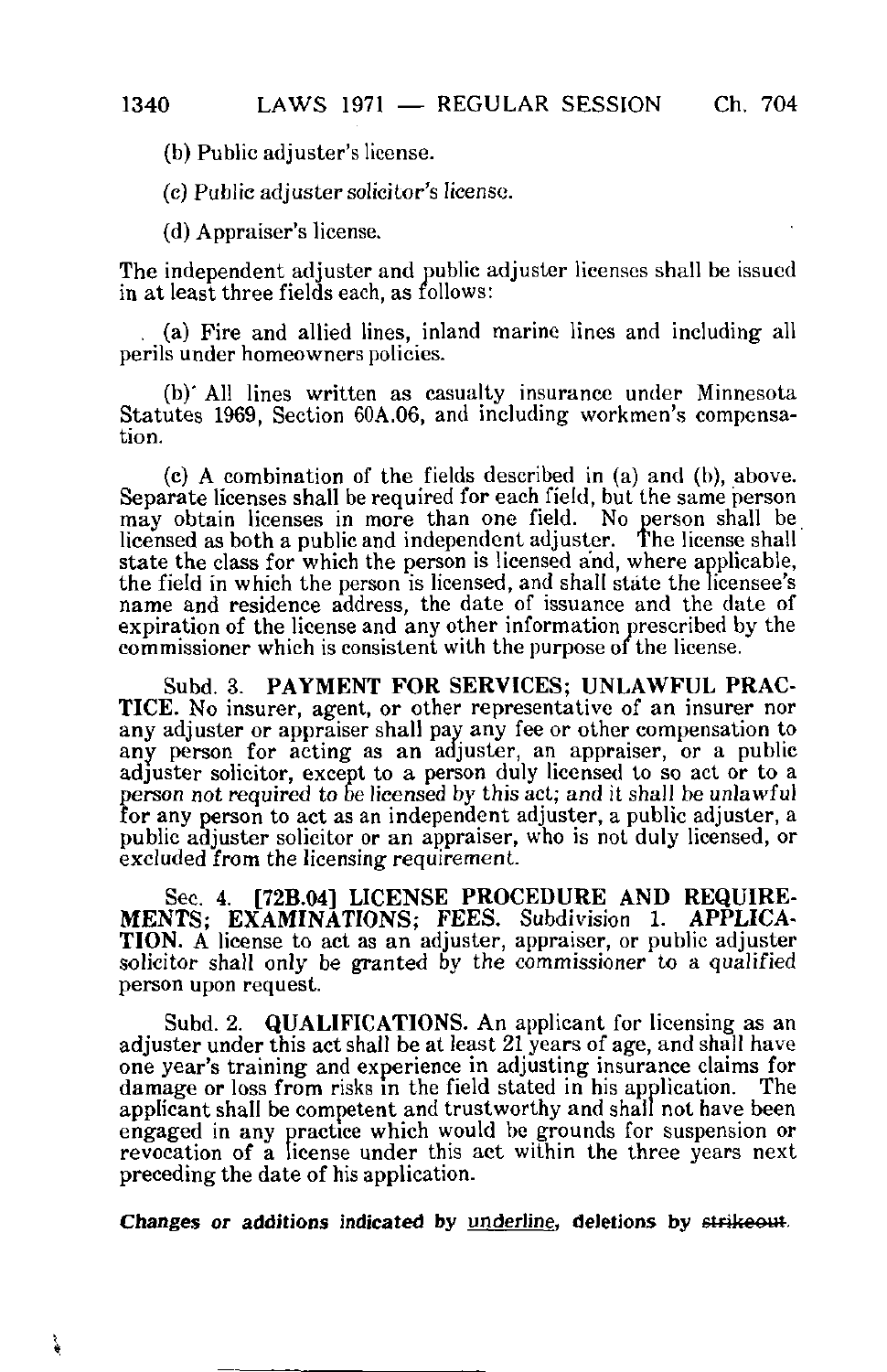An applicant for licensing as an appraiser under this act shall be at least 18 years of age and shall have had one year's training and experience in evaluating motor vehicle physical damage. The applicant shall be competent and trustworthy and shall not have been engaged in any practice which would be grounds for suspension or revocation of a license under this act within the three years next preceding the date of his application.

An applicant for licensing as a public adjuster solicitor under this act shall be at least 18 years of age, shall be competent and trustworthy, and shall not have been engaged in any practice which would be grounds for suspension or revocation of a license under this act within the three years next preceding the date of his application.

In the case of any applicant who has been convicted of a felony within the ten years next preceding the date of his application, and who in the judgment of the commissioner, meets the other qualifications, the commissioner may impose the additional requirement of the filing of a bond in accordance with the requirements of section 8, subdivision 8 of this act.

Subd. 3. APPLICATION. The application for any initial or renewal license under this act or for a temporary permit shall be signed and sworn to by the applicant and accompanied by the appropriate fee. An application for an initial license or temporary permit shall state the applicant's name, age, residence address, business name and address, educational background, previous experience in the field and class in which a license or permit is sought, the class of license applied for, and, in the case of an applicant for an adjuster's license the field in which the license is being sought, and such other information as the commissioner deems appropriate to determine the applicant's trustworthiness and competency. The application for an initial license or permit shall also state whether or<br>not the application is being made on the basis of an examination. If not the application is being made on the basis of an examination. the application is not made on the successful completion of an examination, it shall state the reasons why no examination is required. Renewal of a license or permit shall be made on the basis of an application for renewal. All applicants for a license as a public adjuster must attach to their application evidence that the bonding requirement has been satisfied.

Subd. 4. BONDING. No initial or renewal public adjuster's license shall be issued to any applicant unless there is on file with the commissioner a good and sufficient surety bond, issued by an insurer authorized to do business in this state. The bond shall be in the amount of \$10,000 with the state of Minnesota as obligee, conditioned for the prompt payment to any person entitled thereto, other than a partner or associate of the applicant, of any amounts received by the applicant or to protect any person other than a partner or associate of the applicant from loss resulting from fraud, dishonesty, forgery or

Changes or additions indicated by underline, deletions by strikeout. 2 Mlnn.S.L 1971 Bd.Vol.—7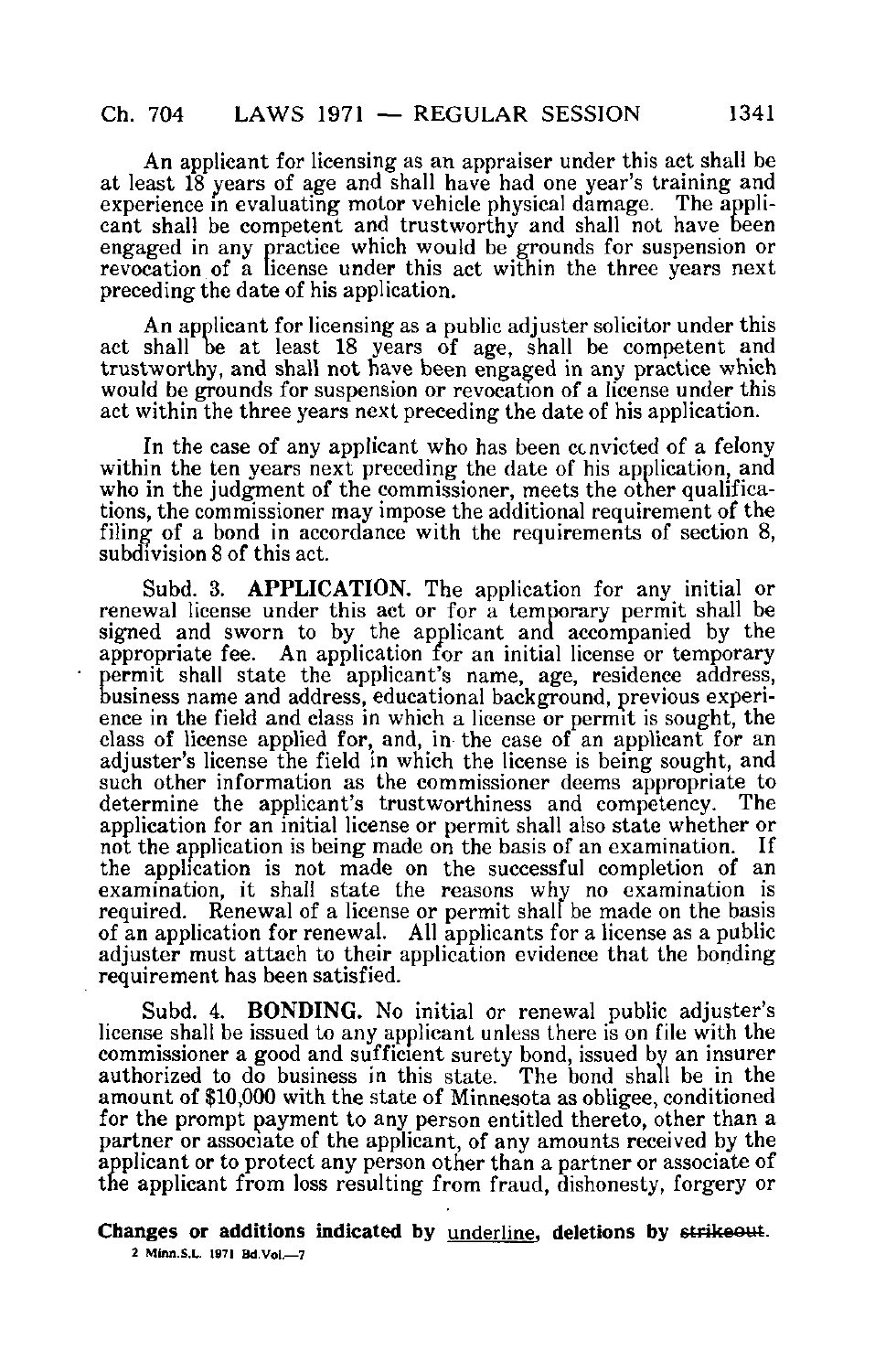theft in connection with the applicant's duties under this act; provided, however, that the aggregate liability of the surety to all persons for all losses shall, in no event, exceed the amount of such<br>bond. The bond shall remain in effect during the term of the license. The bond shall remain in effect during the term of the license, or until the surety is released from liability by the commissioner, or until cancelled by the surety. The surety may cancel a bond, without prejudice to any liability which occurred prior to the cancellation, by giving at least 30 days written notice to the commissioner. In the event that the required bond is terminated, the public adjuster's license shall automatically be suspended until a new bond is filed with the commissioner.

Subd. 5. **EXAMINATIONS.** A person applying for a license under this act must successfully complete an examination prescribed by the commissioner, which examination shall be at least in part a written examination. Examinations shall be given at such time and place as designated by the commissioner and there shall be different examinations for adjusters, appraisers, public adjuster solicitors, and applicants for temporary permits. Adjusters' examinations shall be given in at least each of three fields: fire and allied lines, inland marine lines and including all perils under homeowners policies; all lines written as casualty insurance under Minnesota Statutes 1969, Section 60A.06, and including workmen's compensation; and a combination of the two foregoing fields. Each examination shall be, in the judgment of the commissioner with the advice of the advisory committee, sufficient to require for a satisfactory score such knowledge of insurance, adjusting practices and appraisal techniques, to the extent that such knowledge is necessary for the class of license applied for and the field in which the applicant is being examined, that the people of Minnesota will receive insurance claim service from persons who are sufficiently trained to make fair and well informed judgments in the evaluation or settlement of insured losses. The examination for an applicant for a temporary permit may be oriented to the specified fields, out shall be less exacting than the examination for a license.

The commissioner may by rule determine the period of time between failure of an examination and re-examination.

A person shall not be eligible to take an examination if his license as an adjuster, appraiser, or public adjuster solicitor has been revoked in this or any other state within the three years next preceding the date of his application.

No examination shall be required for the timely renewal of a license, unless the license has been revoked.

Subd. 6. EXCEPTIONS. A person who on the effective date of this act meets all of the qualifications specified in subdivision 2 with regard to the class of license applied for and, if experience is one of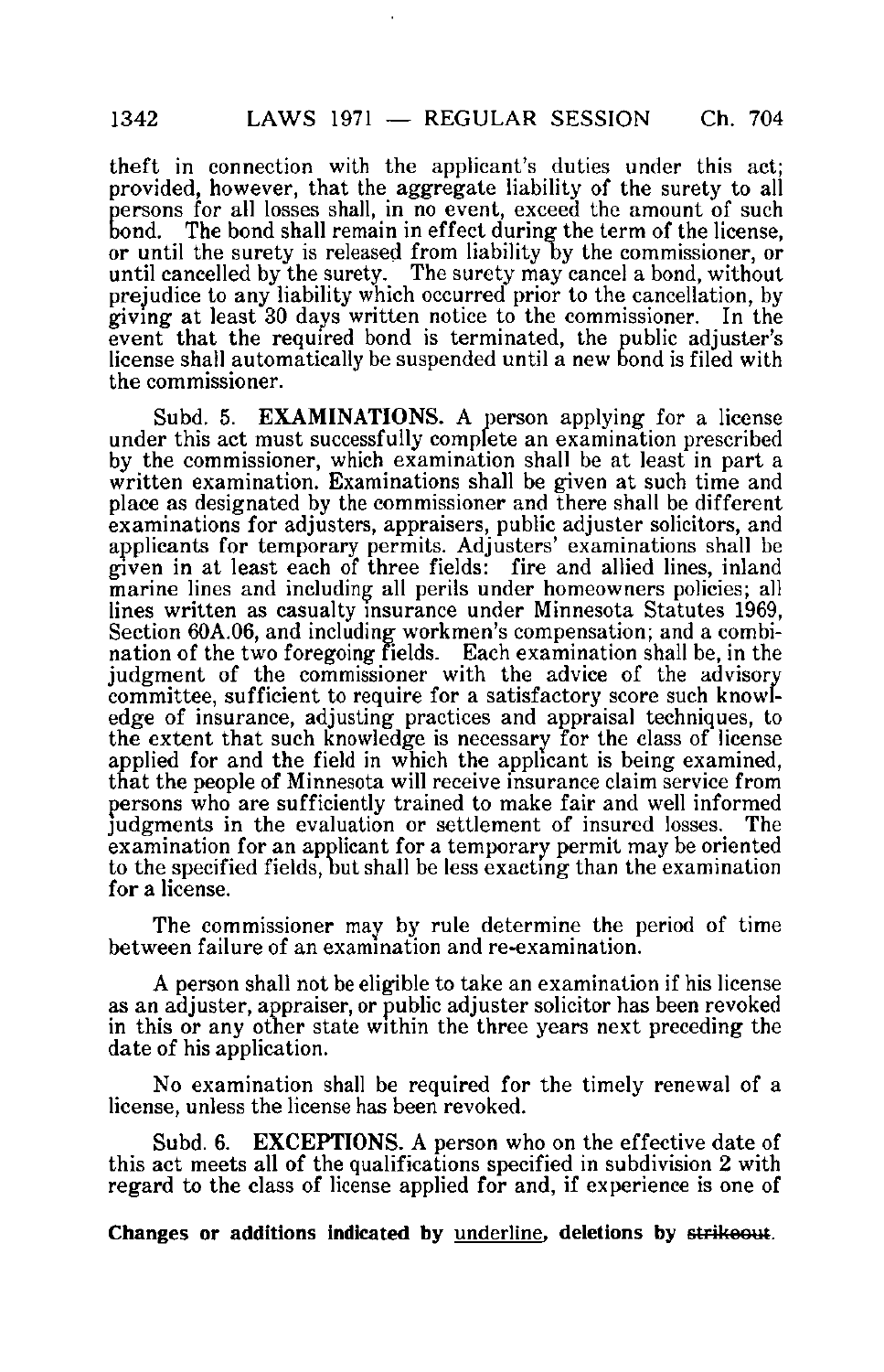the requisites, has gained his experience within the three years next preceding the effective date of this act, shall be eligible for the issuance of a license without taking an examination.

A person who has held a license of any given class or in any field or fields within three years prior to his application shall be entitled to a renewal of his license in the same class or in the same fields without taking an examination.

The commissioner may issue a license under this act without an examination, if the applicant presents sufficient and satisfactory evidence of having passed a similar examination in another state and if the commissioner, with the advice of the advisory board, has determined that the standards of such other state are equivalent to those in Minnesota for the class of license applied for. Any applicant those in Minnesota for the class of license applied for. who presents sufficient and satisfactory evidence of having successfully completed all six parts of the insurance institute of America program in adjusting shall be entitled to an adjuster's license without taking the examination prescribed in subdivision 5.

Subd. 7. LICENSE TERM. Every adjuster's, appraiser's and public adjuster solicitor's license shall be for a term expiring on December 31 next following the date of its insurance, and may be renewed for the ensuing calendar year upon the timely filing of an application for renewal.

Subd. 8. RENEWAL. An application for renewal of a license issued under this act shall be on a form prescribed by the commissioner and shall be filed with the commissioner with payment of the renewal fee prior to the expiration date of the license.

Subd. 9. NOTICE OF CHANGES. Each licensee or holder of a temporary permit shall give written notice to the commissioner of any change in his name, or residence address not later than ten days after such change. The commissioner may, upon receipt of such The commissioner may, upon receipt of such notice, issue an amendment to the license incorporating such changes.

Subd. 10. FEES. A fee of \$10 is imposed for each initial license or temporary permit and \$2 for each renewal thereof or amendment thereto. A fee of \$10 is imposed for each examination taken. A fee of \$2 is imposed for the registration of each non-licensed adjuster who is required to register under section 6. All fees shall be transmitted to the commissioner and shall be payable to the state treasurer. If a fee is paid for an examination and if within one year from the date of that payment no written request for a refund is received by the commissioner or the examination for which the fee was paid is not taken, the fee is forfeited to the state of Minnesota.

Sec. 5. [72B.05] NONRESIDENTS. A nonresident person may become licensed under this act, provided that he meets all of the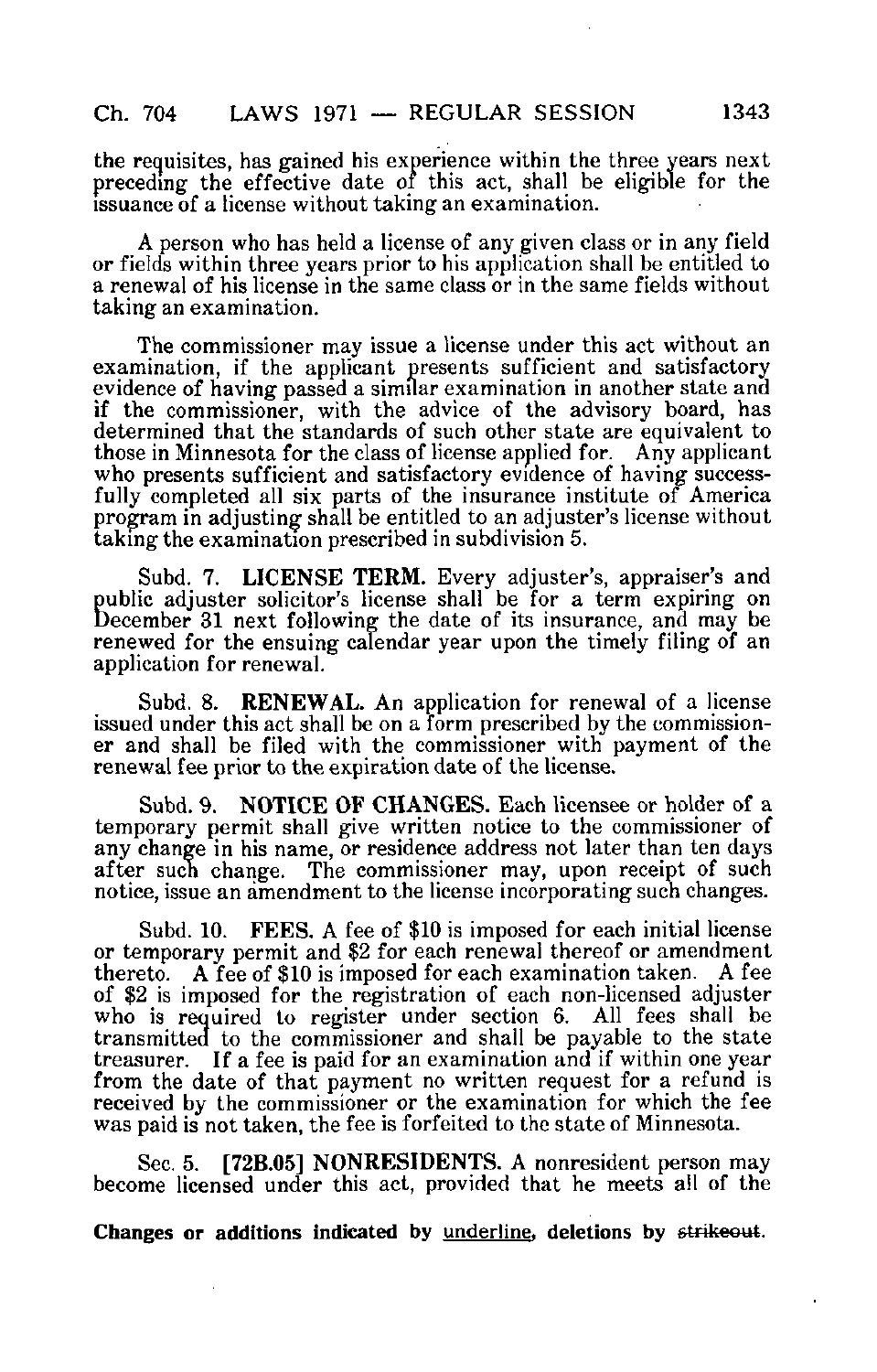requirements of this act and complies with its provisions, and, on a form prescribed by the commissioner, appoints the commissioner as his attorney upon whom may be served all legal process issued in connection with any action or proceeding brought or pending in this state against or involving the licensee and relating to transactions under his license; the appointment shall be irrevocable and shall continue so long as any such action or proceeding could arise or exist.

Duplicate copies of process shall be served upon the commissioner, accompanied by payment of the fee specified in section 60A.14, subdivision  $1(3)(d)$ . Upon receiving such service, the commissioner shall promptly forward a copy thereof by registered or certified mail, with return receipt requested, to the nonresident licensee at his last known address. Process served upon the commissioner in this manner shall for all purposes constitute personal service thereof upon the licensee.

Sec. 6. [72B.06] CATASTROPHE OR EMERGENCY SITUA-TIONS. Any person acting as an independent adjuster in this state in a catastrophe or emergency situation who is not a licensed adjuster, must register with the commissioner within 72 hours of commencing his adjusting assignments. The registration shall be made on such form as the commissioner shall prescribe and shall include the name of the registrant, his permanent home address, his address for the period during which the registration is effective, the categories of losses being adjusted by the registrant, the-name of the licensed independent adjuster or staff adjuster who will be supervising him, and the name of the insurer or insurers in whose behalf the adjusting is being done. No person shall register or be allowed to adjust losses under this provision unless he is under the supervision of a staff adjuster or a licensed independent adjuster. The supervising adjuster shall indicate on the registration filing the period of time for which the registration is being made, and no unlicensed person shall undertake to adjust losses after the termination of the registration.

Each registrant under this section shall promptly give written notice to the commissioner of any change in his address while in this state, or any other information stated in his registration statement.

The commissioner may summarily suspend or revoke the right of any person adjusting in this state under the authority of this section to continue to adjust in this state, if the commissioner finds that that person has engaged in any of the practices forbidden to a licensed adjuster under this act. Notice of such suspension or revocation may be given personally or by mail sent to the temporary address stated in the registration. A duplicate copy of such notice shall be given to the supervising adjuster.

Sec. 7. [72B.07J TEMPORARY PERMITS. A person intending to become an adjuster but who lacks the requisite experience to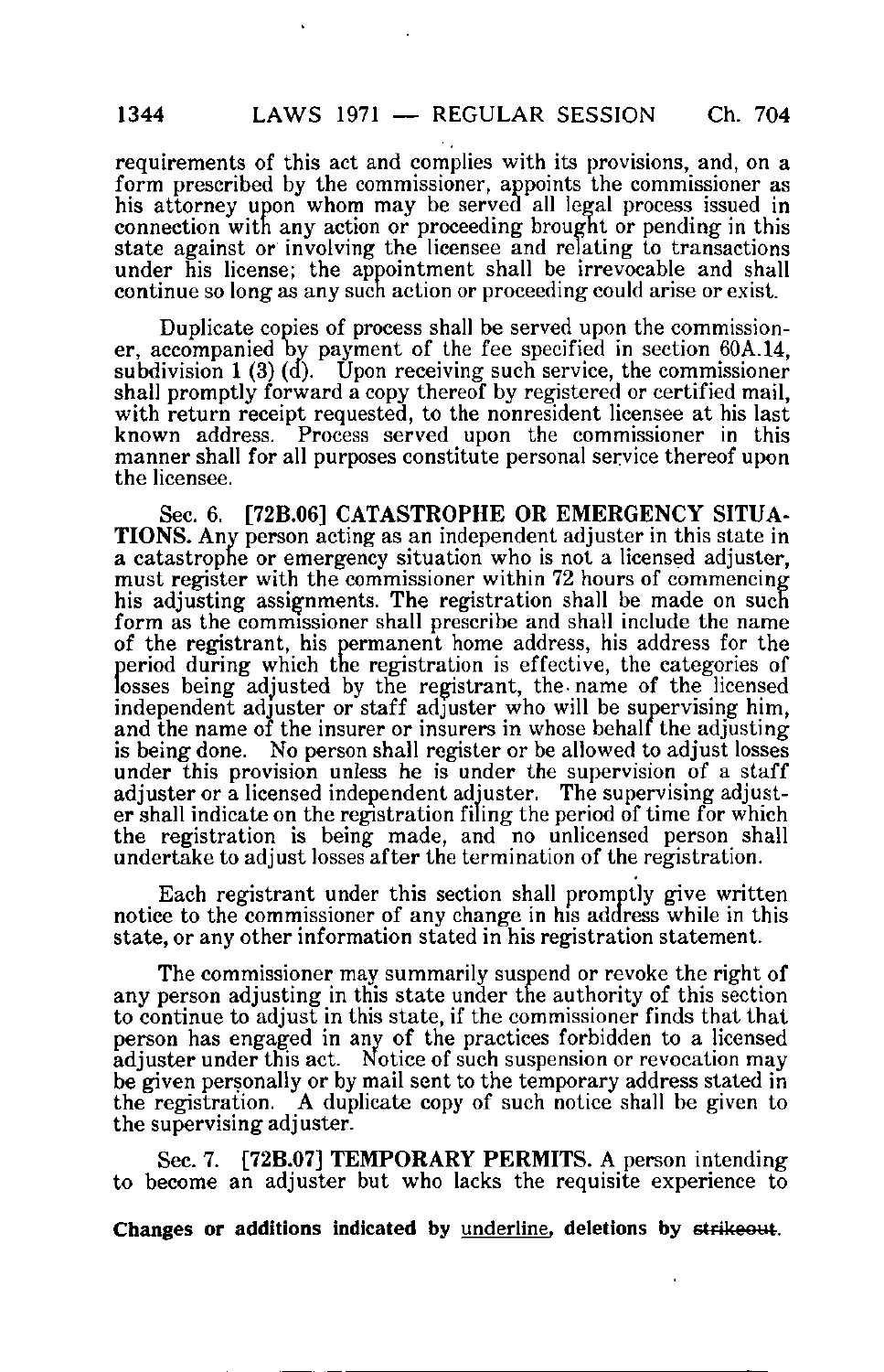receive a license, and who is employed by a licensed adjuster and undergoing a training or education program in adjusting, may be authorized to act under the supervision of a licensed adjuster by making application for a temporary permit, paying the requisite fees, successfully completing the examination prescribed for a temporary permit and meeting the other qualifications prescribed in this act prerequisite to the issuance of an adjuster's license. Such a permit may be renewed once after its initial issuance without further examination.

Sec. 8. [72B.08] DENIAL, SUSPENSION AND REVOCA-TION OF LICENSES. Subdivision 1. CAUSES. The commissioner may suspend, revoke, or refuse to issue an initial or renewal license or temporary permit for any of the following causes:

(a) Failure to pass a required examination;

(b) Material misrepresentation or fraud in obtaining or attempting to obtain a license or a temporary permit;

(c) Willful violation of any insurance law or of any provision of this act;

(d) Misappropriation, conversion or illegal withholding of moneys required to be held in a fiduciary capacity;

(e) Materially misrepresenting the terms and effect of any insurance contract, with intent to deceive, or engaging in, or attempting to engage in, any fraudulent transaction with respect to a claim or loss that the licensee or holder of a temporary permit is adjusting or appraising and, in the case of a public adjuster solicitor, misrepresenting the services offered or the fees or commission to be charged.

(f) Conviction of a felony under the laws of this state, any other state, the United States, or any foreign country.

(g) The licensee or holder of a temporary permit has demonstrated his incompetency or untrustworthiness to act as an adjuster, appraiser, or public adjuster solicitor;

(h) Refusal to comply with any lawful order of the commissioner.

Subd. 2. NOTICE. If an application for a license or temporary permit is rejected by the commissioner, he shall forthwith give written notice to the person concerned, mailed to his last known address. The notice shall state the reason for the action. The notice shall state the reason for the action.

Subd. 3. HEARING. Except when an application is rejected for failure to pass a required examination, the person aggrieved by the action of the commissioner shall be entitled to a hearing before the

Changes or additions indicated by underline, deletions by strikeout.

ο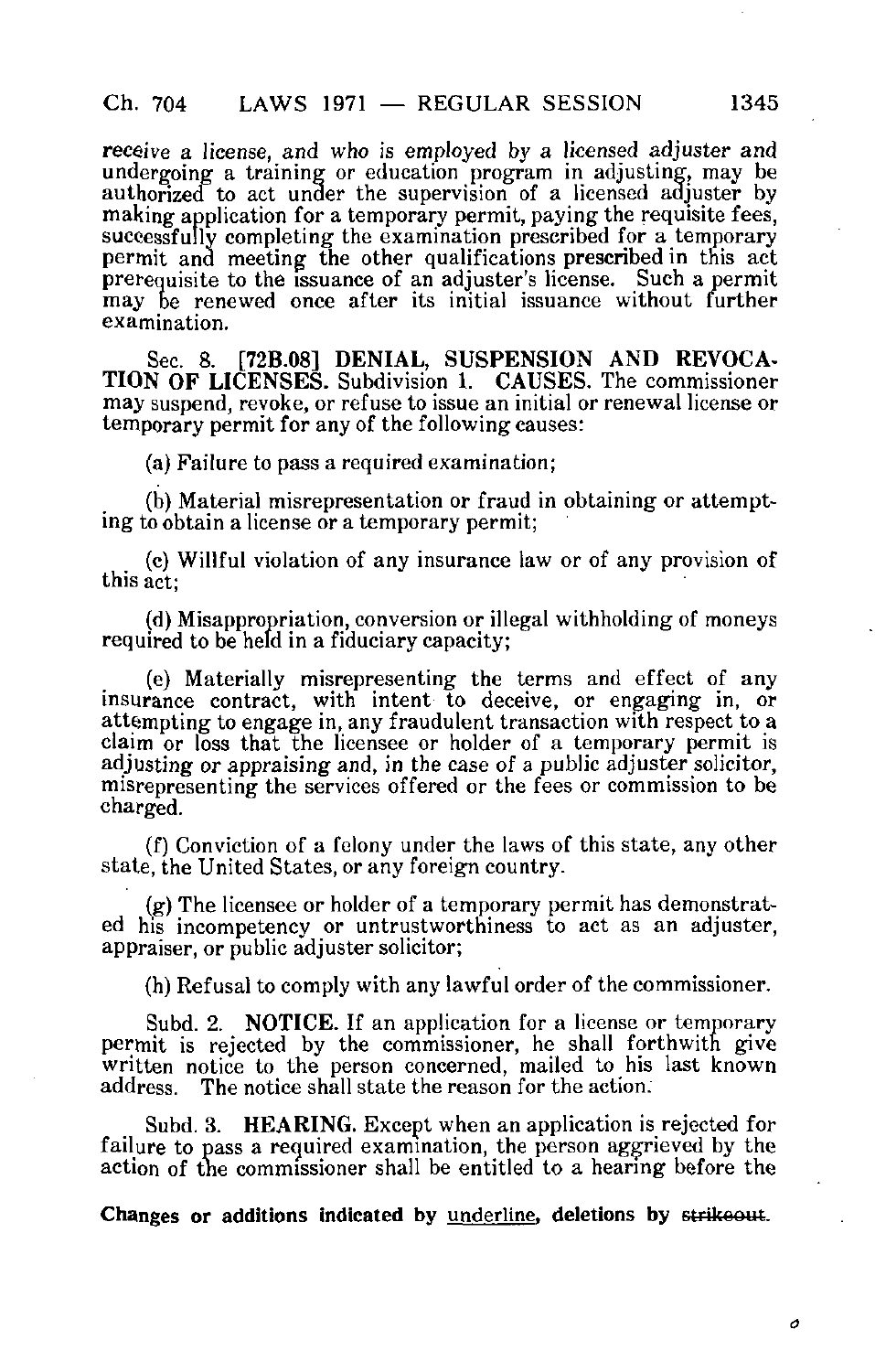commissioner or his delegate, provided that such person files a written request for such hearing with the commissioner prior to the expiration of 30 days from the date of notice specified in subdivision 2. If no hearing is requested within 30 days from the date of the If no hearing is requested within 30 days from the date of the notice, the action taken by the commissioner shall continue in effect until modified or vacated by him. If a hearing is timely requested, the commissioner shall set a date for such hearing not later than 30 days after the date of receipt of the request for hearing. Pending the hearing or any judicial review of such hearing, the commissioner may modify or vacate the action taken or extend it until final determination.

After the hearing, the commissioner shall enter an order either vacating his prior action, confirming his prior action or otherwise disposing of the matter as the facts require.

Subd. 4. SUSPENSION OR REVOCATION OF LICENSE OR PERMIT. When the commissioner has information, which if true, would be grounds for suspension, revocation, or refusal to issue a renewal license or a temporary permit, he may order the licensee or holder of the temporary permit to appear for a hearing pursuant to Minnesota Statutes, Chapter 15, to determine the facts of the case and to determine whether the license or permit should be suspended or revoked, or whether it should not be renewed. The order shall fix the time and place for the hearing. After the hearing, the commissioner shall enter an order either dismissing the matter or suspending or revoking the license or temporary permit, or otherwise disposing of the matter as the facts require. Pending the results of the hearing, the licensee or permit holder may continue to act under his license or permit.

Subd. 5. JUDICIAL REVIEW. Any final order of the commissioner shall be subject to judicial review.

Subd. 6. PROCEDURE. Any hearing or judicial review shall be in accordance with the contested case provisions of Minnesota Statutes, Chapter 15.

Subd. 7. VOLUNTARY ACTION BY LICENSEE OR HOLD-ER OF PERMIT. The commissioner may request a voluntary revocation or suspension of a license or temporary permit and may enter into stipulations in accordance with the request whereby the licensee or holder of a temporary permit shall waive all further right to a hearing or judicial review.

Subd. 8. **BOND.** In the case of any licensee or permit holder who has had his license or permit suspended or revoked or whose license renewal has been prohibited by a lawful order of the commissioner, the commissioner may condition the issuance of a new license on the filing of a surety bond in an amount not to exceed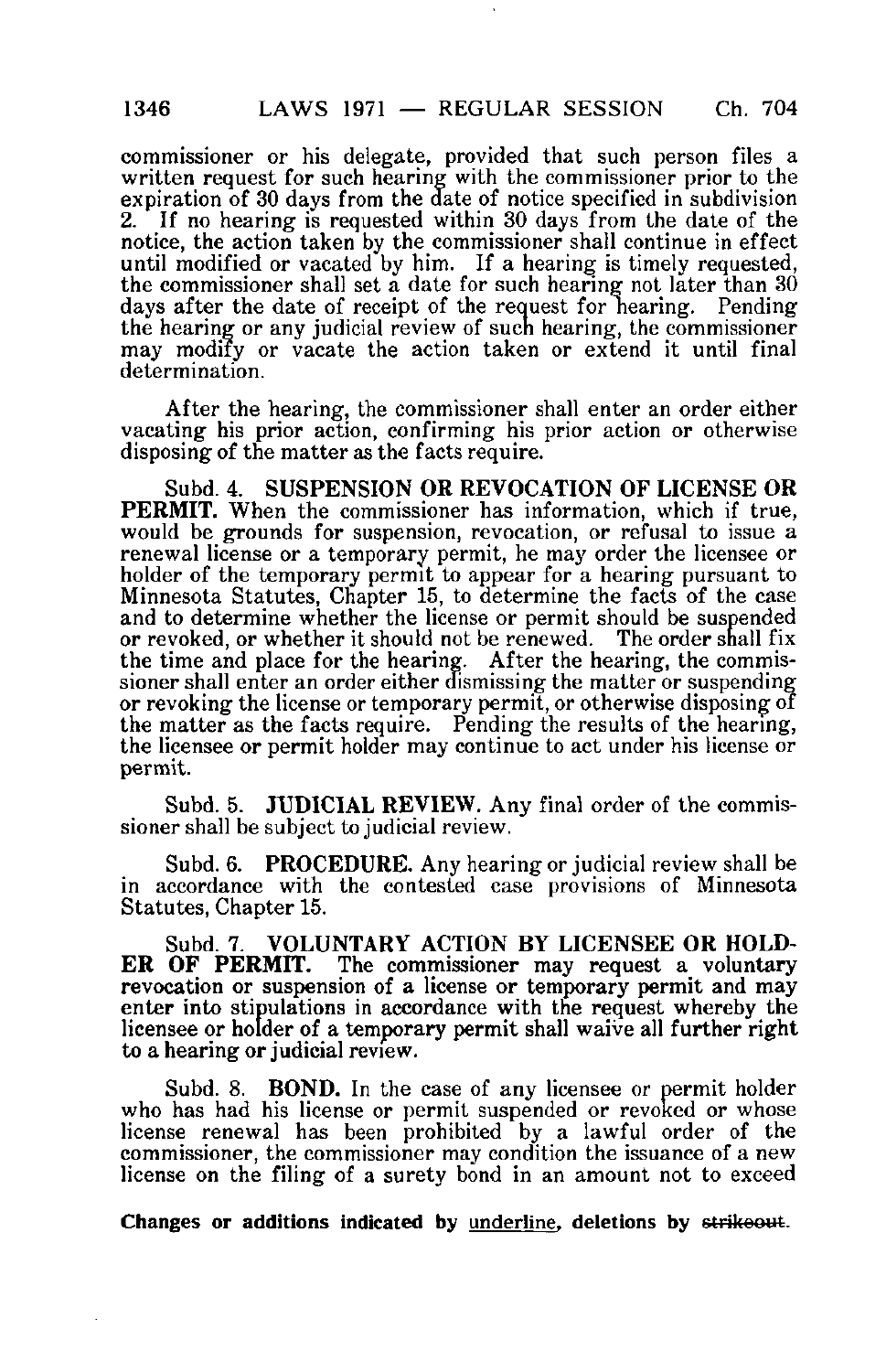\$10,000, made and conditioned in accordance with the requirements of section 4, subdivision 4, relating to public adjusters' bonds. Nothing in this subdivision shall reduce or alter the bonding requirements for a public adjuster.

Subd. 9. This section shall not relieve a person from civil liability or from criminal prosecution under this act or any other law of this state.

Sec. 9. [72B.09] ADVISORY COMMITTEE. Subdivision 1. There is hereby established an advisory committee consisting of eight members to be appointed by the commissioner, as follows:

(a) TWO members shall be qualified public adjusters with five year's experience as such;

(b) Two members shall be qualified independent adjusters with five year's experience as such;

(c) T\vo members shall be qualified staff adjusters with five year's experience as such;

(d) Two members shall be qualified appraisers, other than staff appraisers, with five year's experience as such.

Subd. 2. The advisory committee shall meet at the request of the commissioner and shall assist the commissioner in developing the examinations prescribed in this act, setting the standards for success on such examinations, and evaluating the standards of other states to determine whether their examination and other qualifications for a license or permit are equivalent to those in Minnesota.

Subd. 3. Each member of the advisory committee shall receive his actual expenses incurred in fulfilling his responsibility, determined pursuant to the laws and rules governing payment of expenses of state employees.

Sec. 10. [72B.10] STAFF ADJUSTERS; STAFF APPRAIS-ERS. A staff adjuster or a staff appraiser who adjusts or appraises losses or claims in this state shall not be subject to the application, licensing, or examination requirements or other qualifications set forth in this act. Such a staff adjuster or appraiser shall not, however, engage in any of the practices forbidden to a licensee under section 8, subdivision 1, clauses (c), (d), (e), (f), (g) or (h). If the commissioner has information, which if true, would establish that a staff adjuster or appraiser has engaged or is engaging in any such prohibited practices, he may issue an order for a hearing to determine the facts involved. The order shall fix the time and place for hearing. The staff adjuster or appraiser and one or more representatives of the insurer or insurers employing the staff adjuster or appraiser shall make an appearance at the hearing unless the commissioner expressly waives the appearance of one or more such parties. If, following the